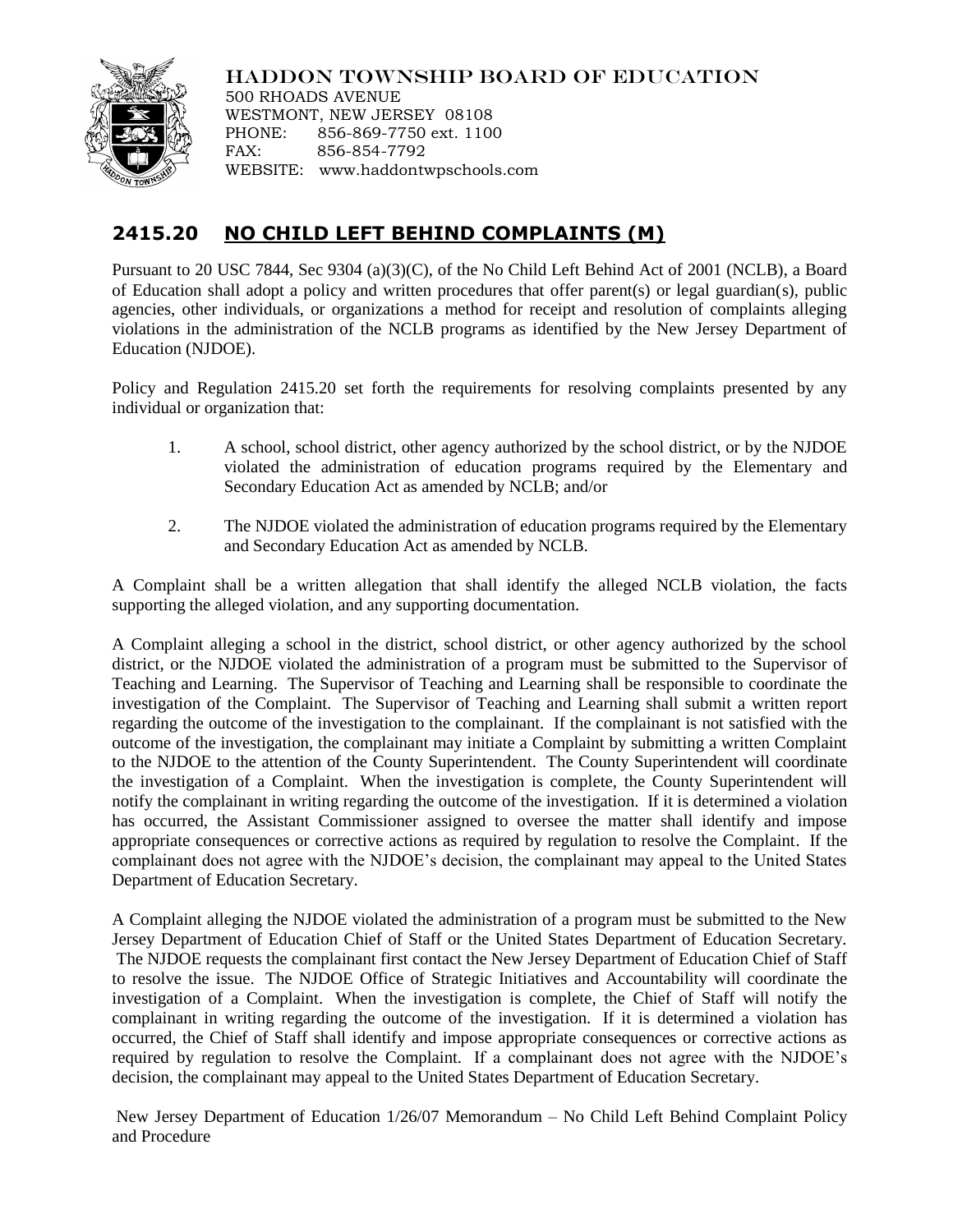The Board of Education shall adopt and implement written educational equality and equity policies in accordance with the provisions of N.J.A.C. 6A:7 – Managing For Equality And Equity In Education.

The Board's affirmative action program shall recognize and value the diversity of persons and groups within society and promote the acceptance of persons of diverse backgrounds regardless of race, creed, color, national origin, ancestry, age, marital status, affectional or sexual orientation, gender, religion, disability, or socioeconomic status. The affirmative action program will also promote equal educational opportunity and foster a learning environment that is free from all forms of prejudice, discrimination, and harassment based upon race, creed, color, national origin, ancestry, age, marital status, affectional or sexual orientation, gender, religion, disability, or socioeconomic status in the policies, programs, and practices of the Board of Education.

The Board shall inform the school community it serves of these policies in a manner including, but not limited to, the district's customary methods of information dissemination. The Board shall develop a Comprehensive Equity Plan once every three years, which shall identify and correct all discriminatory and inequitable educational and hiring policies, patterns, programs, and practices affecting its facilities, programs, pupils, and staff.

The Board shall assess the district's needs for achieving equality and equity in educational programs based on an analysis of pupil performance data such as: National Assessment of Educational Progress and State assessment results, Pre-Kindergarten through grade twelve promotion/retention data, Pre-Kindergarten through grade twelve completion rates; re-examination and re-evaluation of classification and placement of pupils in special education programs if there is an over representation within certain groups; staffing practices; pupil demographic and behavioral data; quality of program data; and stakeholder satisfaction data prior to developing the Comprehensive Equity Plan. The purpose of the needs assessment is to identify and eliminate discriminatory practices and other barriers in achieving equality and equity in educational programs.

The Board shall annually designate a member of its staff as the Affirmative Action Officer and form an Affirmative Action Team, of whom the Affirmative Action Officer is a member, to coordinate and implement the requirements of N.J.A.C. 6A:7 – Managing For Equality And Equity in Education. The Board shall assure that all stakeholders know who the Affirmative Action Officer is and how to access him or her.

The Affirmative Action Officer must have a New Jersey standard certification with an administrative, instructional, or educational services endorsement, pursuant to N.J.A.C. 6A:9 et seq. The Affirmative Action Officer shall: coordinate the required professional development training for certificated and noncertificated staff pursuant to N.J.A.C. 6A:7-1.6; notify all pupils and employees of district grievance procedures for handling discrimination complaints; and ensure the district grievance procedures, which include investigative responsibilities and reporting information, are followed.

The Affirmative Action Team shall: develop the Comprehensive Equity Plan pursuant to N.J.A.C. 6A:7- 1.4(c); oversee the implementation of the district's Comprehensive Equity Plan pursuant to N.J.A.C. 6A:7- 1.4(c); collaborate with the Affirmative Action Officer on coordination of the required professional development training for certificated and non-certificated staff pursuant to N.J.A.C. 6A:7-1.6; monitor the implementation of the Comprehensive Equity Plan; and conduct the annual district internal monitoring to ensure continuing compliance with State and Federal statutes governing educational equality and equity, pursuant to N.J.A.C. 6A:7-1.4(d).

The Board shall provide professional development training to all certificated and non-certificated school staff members on a continuing basis to identify and resolve problems associated with the pupil achievement gap and other inequities arising from prejudice on the basis of race, creed, color, national